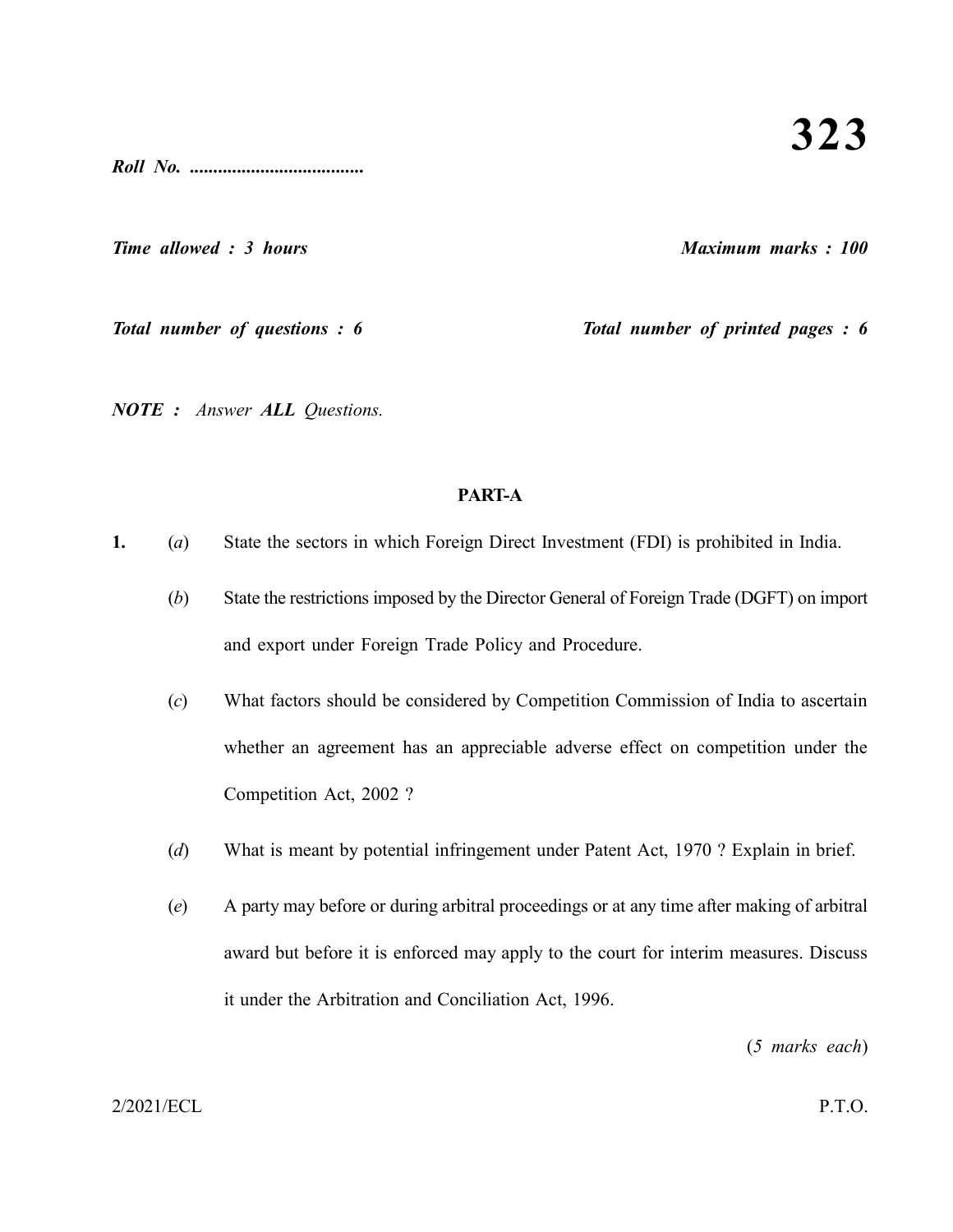## *Attempt all parts of either Q. No. 2 or Q. No. 2A*

- **2.** (*a*) Swami transfers to Radha for valuable consideration his reversionary interest in a property. When Swami succeeds to the property, Radha sues him for possession of the same. Decide whether Radha will succeed ?
	- (*b*) Whether an insufficiently stamped instrument is a valid document ? Can it be admitted in evidence on payment of penalty ?
	- (*c*) A, who is indebted to B, sells his property to C, and C the purchaser of the property, promises to pay off the debt to B. C fails to pay. Decide, whether B can sue C ?
	- (*d*) Pinku purchased a tractor from Jahanvi Ltd. for tilling the land but he used it in idle time for transportation of agricultural produce on hire. Some defects were developed in the engine of the tractor. He complained to Jahanvi Ltd., but all in vain. Then he filed a suit in Consumer Disputes Redressal Forum for damages caused by the defects. Jahanvi Ltd. pleaded that Pinku is not a consumer within the definition of section 2 (1)(d) of the Consumer Protection Act, 1986, as he is using tractor for commercial purpose. Whether Pinku will succeed in his case ? Refer to relevant provisions of law and case law in support of your answer.
	- (*e*) A transfers his land to B by a document. A by another document transfers B's property to C. B retains the property transferred by A to him but refused to transfer his property to C. In the light of Transfer of Property Act, 1882 decide whether B can do so ?

(*3 marks each*)

2/2021/ECL Contd. ........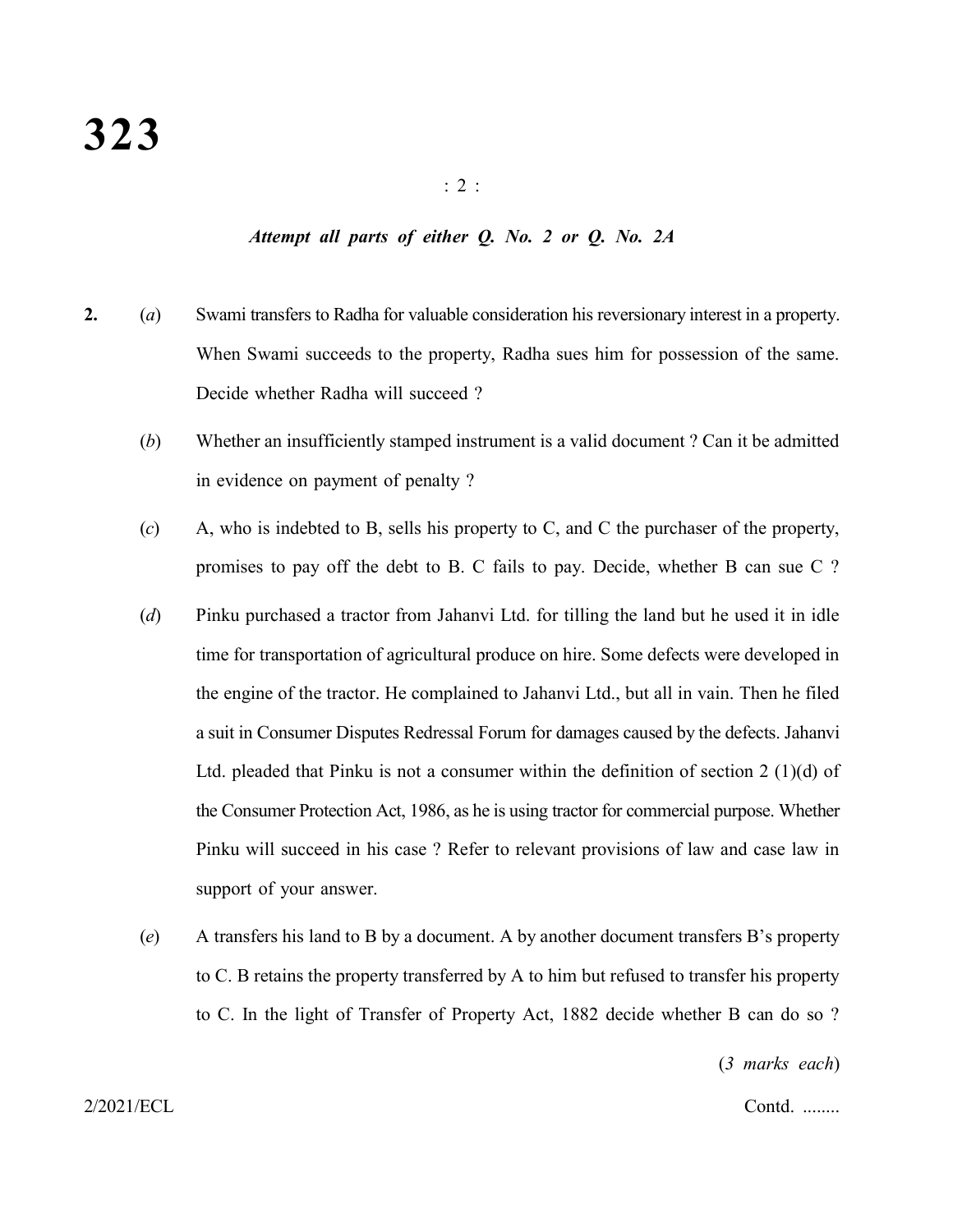: 3 :

## *OR (Alternate question to Q. No. 2)*

- **2A.** (*i*) State the provisions relating to attachment, seizure and confiscation of property under the Money Laundering Act, 2002.
	- (*ii*) Akhil appointed Nikhil as a salesman to sell goods at yearly salary for which Abhishek became guarantor for Nikhil's duly accounting for money received by him as salesman. Later on, without Abhishek's knowledge or consent Akhil and Nikhil agreed that Nikhil should be paid by a commission of the goods sold by him and not by a fixed annual salary.

Decide whether Abhishek is liable for subsequent misconduct of Nikhil ?

(*iii*) What are the absolute grounds for refusal of registration of trade mark under the Trade Marks Act, 1999.

(*5 marks each*)

**3.** (*a*) Arjun was admitted in Kerala Law College to complete LL.B. three years course. On completion of the said course he applied to the University of Kerala for its degree. But the University refused to provide LL.B. degree certificate on completion of course on the ground that the qualifying examination on the basis of which Arjun was admitted in LL.B. course in Kerala Law College is not recognized by it. Decide, whether it will be treated as deficiency on the part of University under the Consumer Protection Act, 1986. Whether complainant can get compensation from the University ?

(*5 marks*)

2/2021/ECL P.T.O.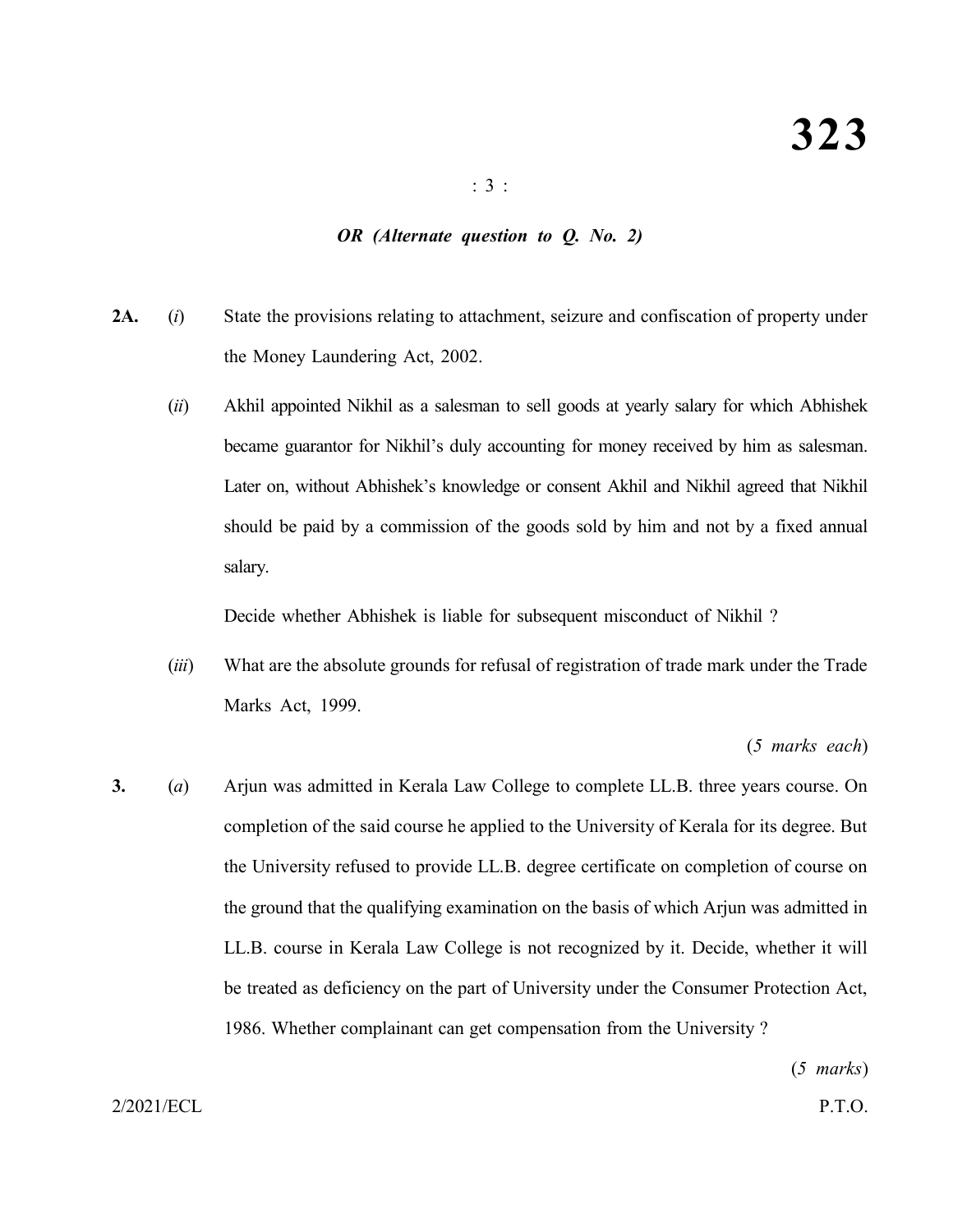(*b*) ''Special Economic Zones'' are engines of growth that can boost manufacturing, augment exports and generate employment. Comment.

(*5 marks*)

(*c*) A contract for the sale of Beauty Palace has been entered into between Karisma and Keshav. Keshav, the transferee has paid the price entering into possession and is willing to carry out his contractual obligation. As registration of the Beauty Palace has not been effected, Karisma, the transferor seeks to evict Keshav from the Beauty Palace. Can she do so ?

(*5 marks*)

**4.** (*a*) What do you mean by ''Fast Track Procedure'' ? Discuss the procedure to be followed by arbitral tribunal to resolve the dispute between the parties under the Arbitration and Conciliation Act, 1996.

(*8 marks*)

(*b*) Define the term ''Money Laundering'' and explain the process and impact of money laundering on social fabric of the country.

(*7 marks*)

#### **PART-B**

**5.** (*a*) What conditions must be satisfied for taking cognizance by the court for any offence punishable under the Essential Commodities Act, 1955 ?

(*3 marks*)

: 4 :

2/2021/ECL Contd. ........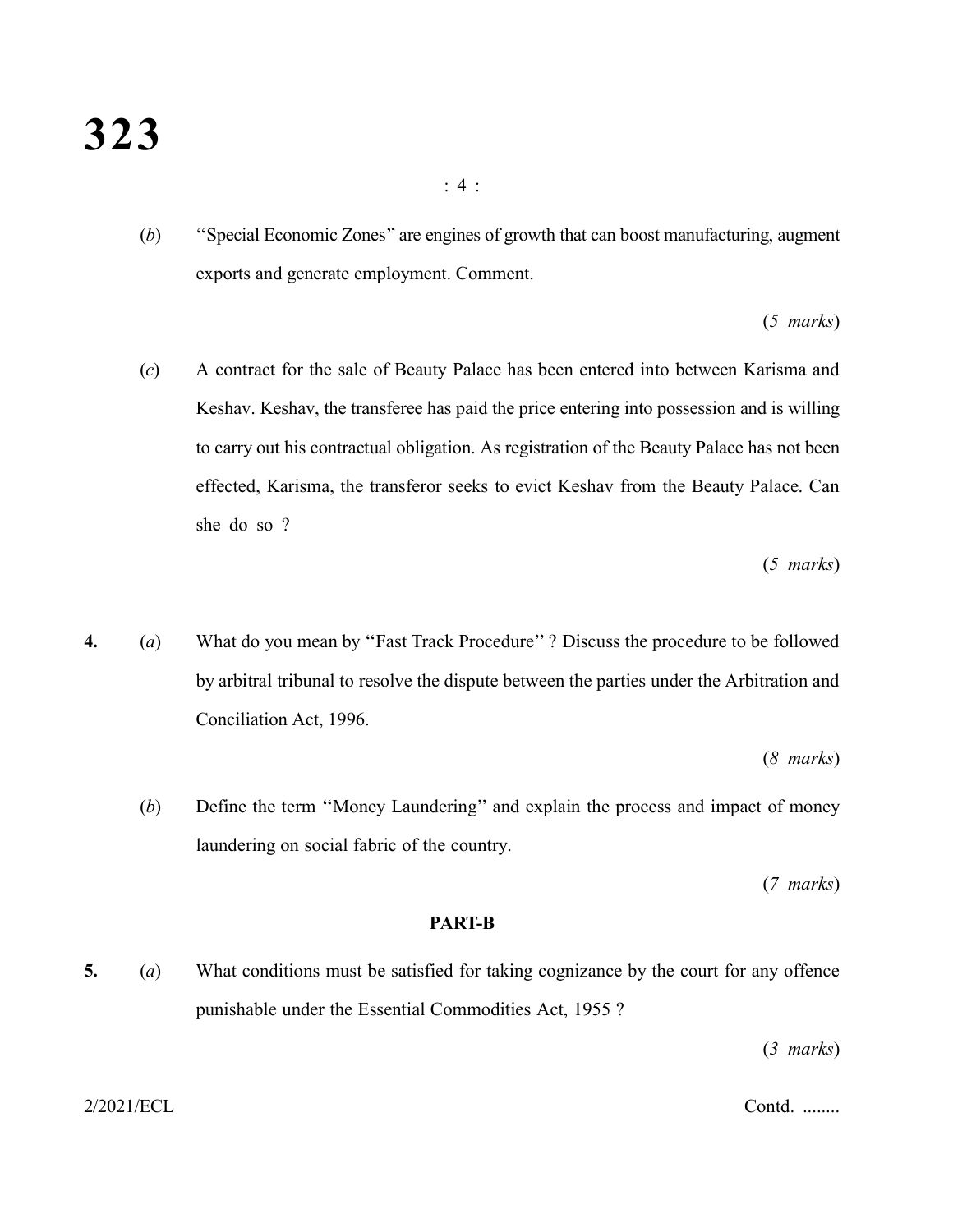(*b*) X, a trustee for Y, in execution of trust, sells trust property but for want of due diligence on his part, fails to receive part of the purchase money. Decide whether X is liable to make good the loss under the Indian Trusts Act, 1882 ?

(*3 marks*)

(*c*) State when a certificate of registration can be issued to an undertaking under the Industries (Development and Regulation) Act, 1951. Under what circumstances such registration is not required ?

(*3 marks*)

- (*d*) Discuss the process of dissolution of society under the Societies Registration Act, 1860. (*3 marks*)
- (*e*) State the effect of non-registration of documents required to be registered under the Registration of Documents Act, 1908.

(*3 marks*)

## *Attempt all parts of either Q. No. 6 or Q. No. 6A*

- **6.** (*a*) Who is authorized to award relief under the Public Liability Insurance Act, 1991 ? State the procedure for awarding such relief on the application of claimant.
	- (*b*) The industrial policy has to transform country into major partner and player in the global arena. Discuss the objectives of industrial policy of Government of India in this context.
	- (*c*) Explain the reasons for refusal to register a document by sub-registrar under the Registration Act, 1908.

(*5 marks each*)

2/2021/ECL P.T.O.